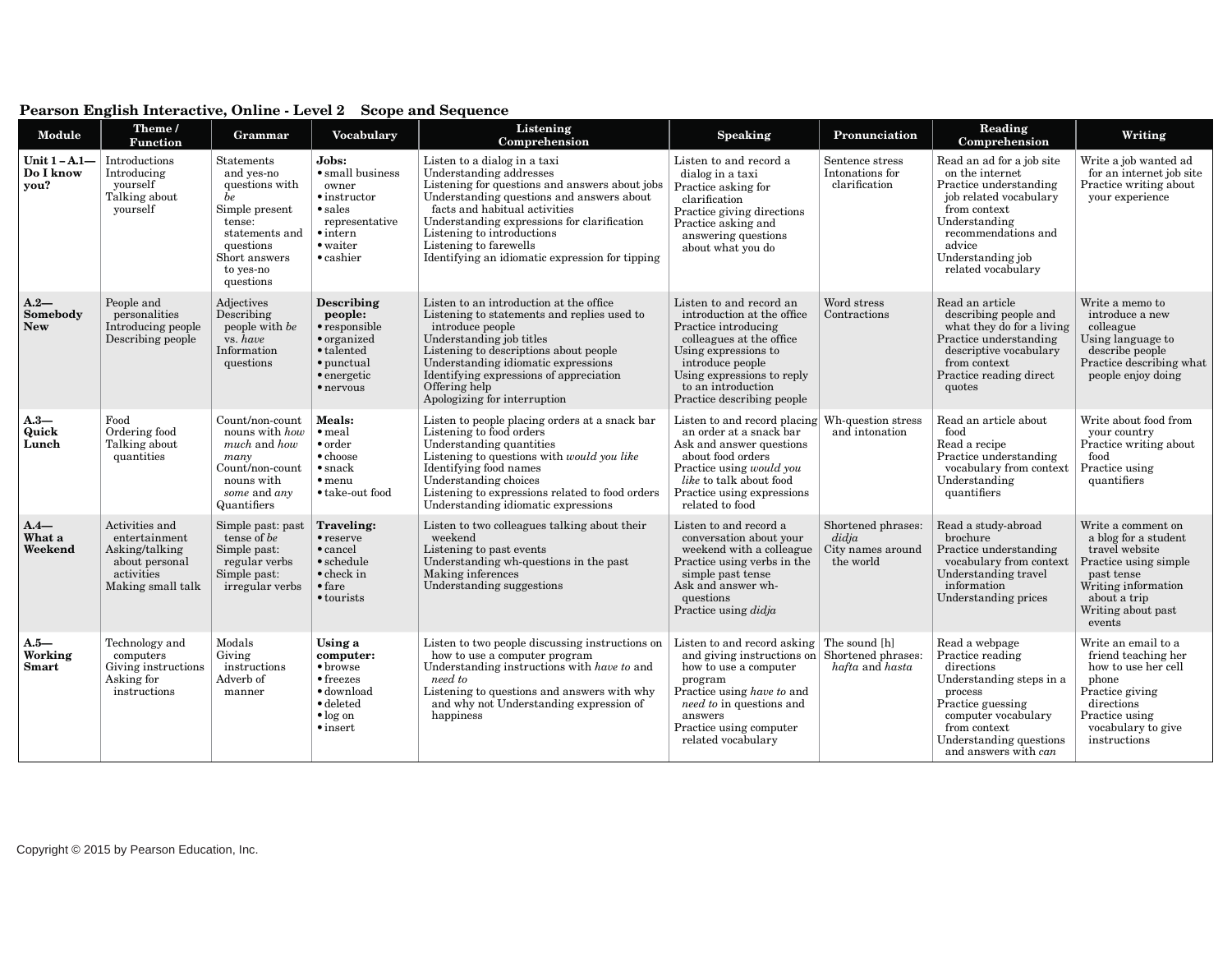| <b>Module</b>                        | Theme /<br>Function                                                         | Grammar                                                                                     | Vocabulary                                                                                                                                                    | Listening<br>Comprehension                                                                                                                                                                                                                                                                                                                                                            | <b>Speaking</b>                                                                                                                                                                                            | Pronunciation                                                                 | Reading<br>Comprehension                                                                                                                                                                                                                      | Writing                                                                                                                                                                                                    |
|--------------------------------------|-----------------------------------------------------------------------------|---------------------------------------------------------------------------------------------|---------------------------------------------------------------------------------------------------------------------------------------------------------------|---------------------------------------------------------------------------------------------------------------------------------------------------------------------------------------------------------------------------------------------------------------------------------------------------------------------------------------------------------------------------------------|------------------------------------------------------------------------------------------------------------------------------------------------------------------------------------------------------------|-------------------------------------------------------------------------------|-----------------------------------------------------------------------------------------------------------------------------------------------------------------------------------------------------------------------------------------------|------------------------------------------------------------------------------------------------------------------------------------------------------------------------------------------------------------|
| $B.1-$<br>Feeling<br>Down            | Health<br>Sympathizing<br>Talking about<br>health                           | Simple present<br>and present<br>continuous<br>Stative verbs<br>Asking for<br>clarification | <b>Feeling sick:</b><br>$\bullet$ infection<br>• prescription<br>$\bullet$ fever<br>$\bullet$ injured<br>$\bullet$ headache<br>· nauseous                     | Listen to a dialog at the doctor's office.<br>Listening to present continuous and simple<br>present to talk about health<br>Understanding health relates idiomatic<br>expressions<br>Describing symptoms<br>Asking for clarification                                                                                                                                                  | Listen to and record a<br>dialog at the doctor's office<br>Talking about health<br>problems<br>Practice using idiomatic<br>expressions to talk about<br>health<br>Practice describing how<br>your symptoms | Simple present verb<br>endings: $[s], [z],$<br>[iz]<br>The sound [ð]          | Read an article about<br>stress from a website<br>Practice guessing<br>vocabulary from context<br>Understanding health<br>advice                                                                                                              | Write a letter to a friend<br>giving advice on how<br>to deal with stress<br>Practice using the<br>simple present tense<br>and the present<br>continuous<br>Practice using<br>vocabulary to give<br>advice |
| $B.2-$<br>Late Again                 | Transportation<br>Giving directions<br>Asking for<br>directions             | Prepositions of<br>locations<br>Directions and<br>locations<br>Expressing<br>emotions       | Giving<br>directions:<br>· direction<br>$\bullet$ take a right<br>$\bullet$ exit<br>$\bullet$ location<br>$\bullet$ blocks<br>$\bullet$ intersection          | Listen to a phone conversation between two<br>colleagues<br>Listening to directions<br>Understanding numbers<br>Understanding street addresses<br>Listening to prepositions of location<br>Listening to requests                                                                                                                                                                      | Listen to and record a<br>phone conversation<br>between two colleagues<br>Practice giving directions<br>Practice using prepositions<br>of location<br>Saying numbers and street<br>addresses               | Numbers in street<br>addresses<br>The sounds [1] and<br>$\lceil r \rceil$     | Read an email message<br>from a friend giving<br>directions to a<br>restaurant<br>Practice guessing<br>vocabulary from context<br>Practice reading<br>directions<br>Reading prepositions of<br>location<br>Reading about people's<br>feelings | Write an email to a<br>friend with directions<br>Practice using<br>prepositions<br>Practice giving<br>directions                                                                                           |
| $B.3-$<br>Weekend<br>Plans           | Invitations<br>asking about and<br>confirming plans<br>Suggestions          | Future: will and<br>be going to<br>Future: modals<br>of possibility                         | <b>Parties:</b><br>$\bullet$ celebrate<br>$\bullet$ congratulate<br>$\bullet$ invite<br>$\bullet$ host<br>$\bullet$ cake<br>$\bullet$ gift                    | Listen to two colleagues discussing an upcoming<br>party<br>Listen to a speech at a party<br>Understanding future plans<br>Asking about and confirming future plans<br>Listening to gonna to talk about the future<br>Listening to an overstatement<br>Listening to expressions for special events                                                                                    | Listen to and record two<br>colleagues talking about<br>a future event<br>Talking about the future<br>with <i>will</i> and <i>going to</i><br>Practice asking for and<br>giving advice                     | The sound [1] and<br>contractions with<br>will<br>Shortened phrases:<br>gonna | Read a webpage giving<br>tips on how to write<br>invitations<br>Practice guessing<br>vocabulary from context<br>Practice reading an<br>invitation<br>Understanding instructions<br>Understanding<br>expressions used for<br>invitations       | Write a note to a friend<br>inviting him/her to a<br>party<br>Practice using will and<br>going to<br>Practice describing a<br>future event                                                                 |
| $B.4-$<br><b>Excellent</b><br>Choice | Responsibilities<br>Talk about<br>activities and<br>events                  | Expressions with<br>make and do<br>Expressions with<br>get<br>Phrasal verbs                 | Kinds of stores:<br>$\bullet$ coffee shop<br>$\bullet$ dry cleaners<br>$\bullet$ florist<br>$\bullet$ pharmacy<br>• department store<br>$\bullet$ supermarket | Listen to a dialog at a supermarket<br>Listen to a discussion about food items<br>Understanding food items<br>Understanding phrasal verbs<br>Listening to quantifiers<br>Identifying idiomatic expressions for shopping<br>Listening to expressions of regret<br>Understanding how people feel: happy/<br>disappointed                                                                | Listen to and record a<br>dialog at the supermarket<br>Practice talking about food<br>items<br>Using phrasal verbs                                                                                         | The sounds [s] and<br>[tf]<br>Phrasal verb stress                             | Read an article on a<br>website about the<br>invention of ice-cream<br>Practice guessing<br>vocabulary from context<br>Practice reading about<br>past events<br>Reading about an event<br>in chronological order                              | Write an email to a<br>$\operatorname{friend}$<br>Practice writing about<br>food items<br>Practice using<br>quantifiers<br>Writing about past and<br>future events                                         |
| $B.5-$<br>Sound<br>Advice            | Relationships,<br>friends and<br>dating.<br>Asking for and<br>giving advice | Gerunds and<br>infinitives<br>Giving advice<br>Too and enough                               | Going out:<br>$\bullet$ have a date<br>• get dressed up<br>$\bullet$ engaged<br>$\bullet$ propose<br>$\bullet$ get along<br>$\bullet$ single                  | Listen to two friends asking for/giving advice<br>Listen to a phone conversation between two<br>classmates<br>Understanding advice<br>Listening to plans<br>Understanding sentences with but<br>Listening to descriptions of feelings<br>Listening to people talk about what they want to do<br>Understanding the expression $I$ was wondering if<br>Making and accepting invitations | Listen to and record a<br>dialog between two friends<br>Practice asking for advice<br>Practice giving advice<br>Using expressions to<br>describe feelings<br>Practice saying what you<br>want to do        | Stress in sentences<br>with <i>but</i><br>Shortened<br>sentences: wanna       | Read webpage<br>Understanding<br>vocabulary from context<br>Reading about advice<br>Understanding<br>vocabulary related to<br>relationships/dating                                                                                            | Write an email giving<br>advice to a friend<br>Practice using<br>expressions to give<br>advice<br>Practice writing your<br>opinion                                                                         |

## **Pearson English Interactive, Online - Level 2 Scope and Sequence**

Copyright © 2015 by Pearson Education, Inc.